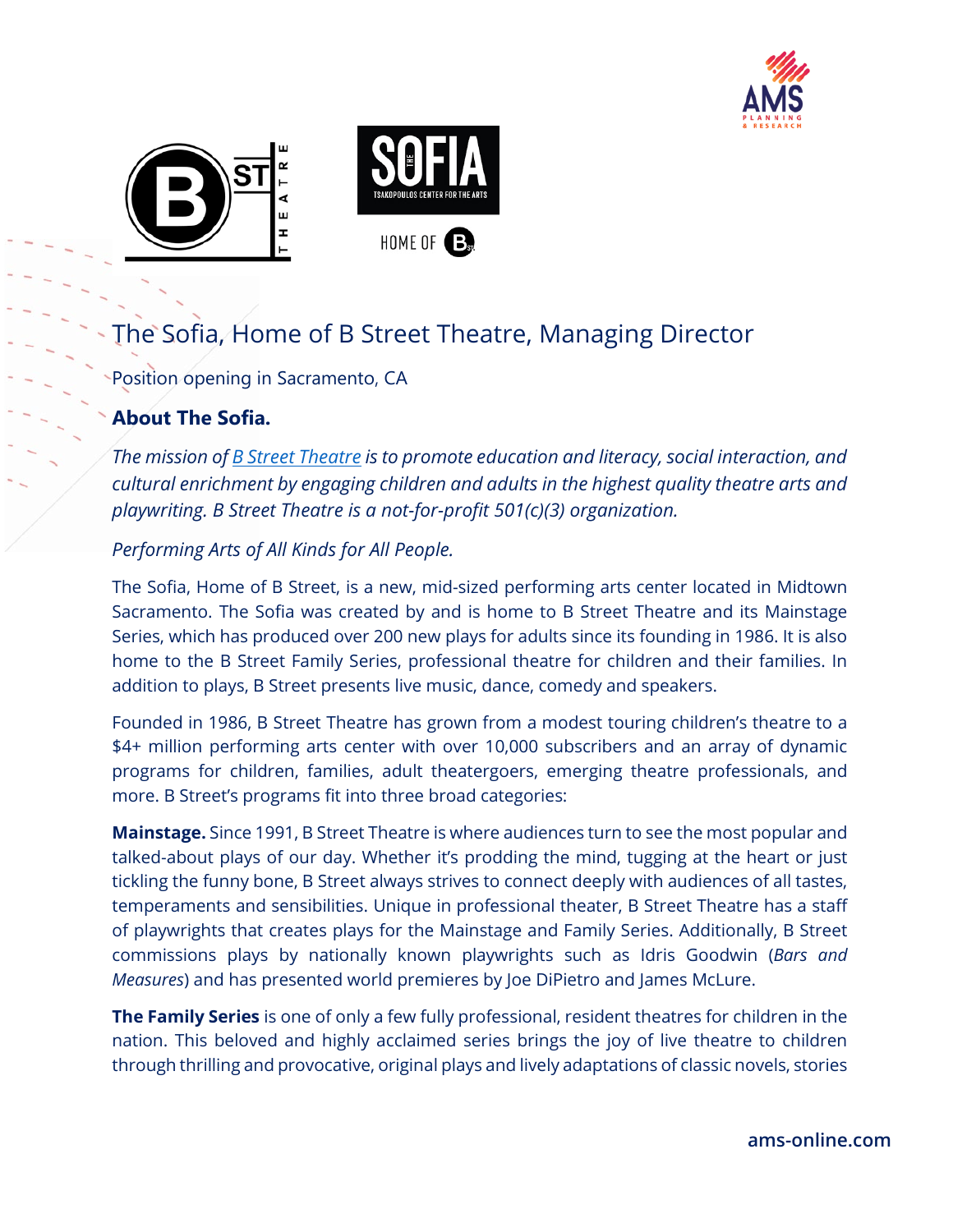and tales. Since its premiere season in 2003, the Family Series has presented over 60 professional plays for approximately 300,000 children and families in the Sacramento region.

**Education.** For 36 years, the mission of B Street has been to provide entertainment to children while encouraging in them a love for the theatre and a specific appreciation for the art of playwriting. B Street Theatre offers theatre performances in schools, classes, workshops, and more.

#### *The Sofia Tsakopolous Center for the Arts [sa-KAH-puh-lus]*

The Sofia, one of only a few new theaters built in the 21<sup>st</sup> century for local audiences and artists, opened in 2018. Precedent-setting public sector support and private investment drove the creation of this \$29 million facility, which contains the 359-seat Sutter Theater, a 250-seat thrust venue, as well as galleries, reception space, flexible rehearsal and presentation spaces, and offices. Offsite production facilities service scenic, costuming, and other physical production requirements.

#### *Leadership*

B Street's role in the theater field is established and vital. The organization is a Core Member of the National New Play Network, a past host of the National Showcase of New Plays and has been recognized for well over two decades by *The Sacramento News & Review* and *Sacramento Magazine* for delivering high-quality theater to the region. B Street's programs reach over 70,000 adults and 200,000 children annually.

B Street Theater's longtime Producing Artistic Director, Buck Busfield, has been involved with B Street since it was founded by his younger brother Timothy in 1986. During his tenure, Buck has served as a musician, composer and director. Buck is also a writer, having penned dozens of plays for B Street's School Tour, Family Series, Sketch Comedy Series and Mainstage. Additionally, in close collaboration with staff leadership and a close-knit board, Buck guided the development of the Sofia, B Street's home. In 2021, Buck announced his retirement, concluding a 35+ year commitment to B Street.

As the Sofia evolves to respond to the complexity of managing a multi-venue, multi-program performing arts center, a co-leadership model is envisioned. **[Artistic Director Lyndsay](http://www.lyndsayburch.com/aboutlyndsay)  [Burch](http://www.lyndsayburch.com/aboutlyndsay)**, a longtime company member and artistic leader of the Sacramento community, has been elevated in recognition of her contributions and continued dedication to B Street's mission. It is anticipated that the future Managing Director will complement Lyndsay's artistic leadership and build on the robust, positive profile of the organization.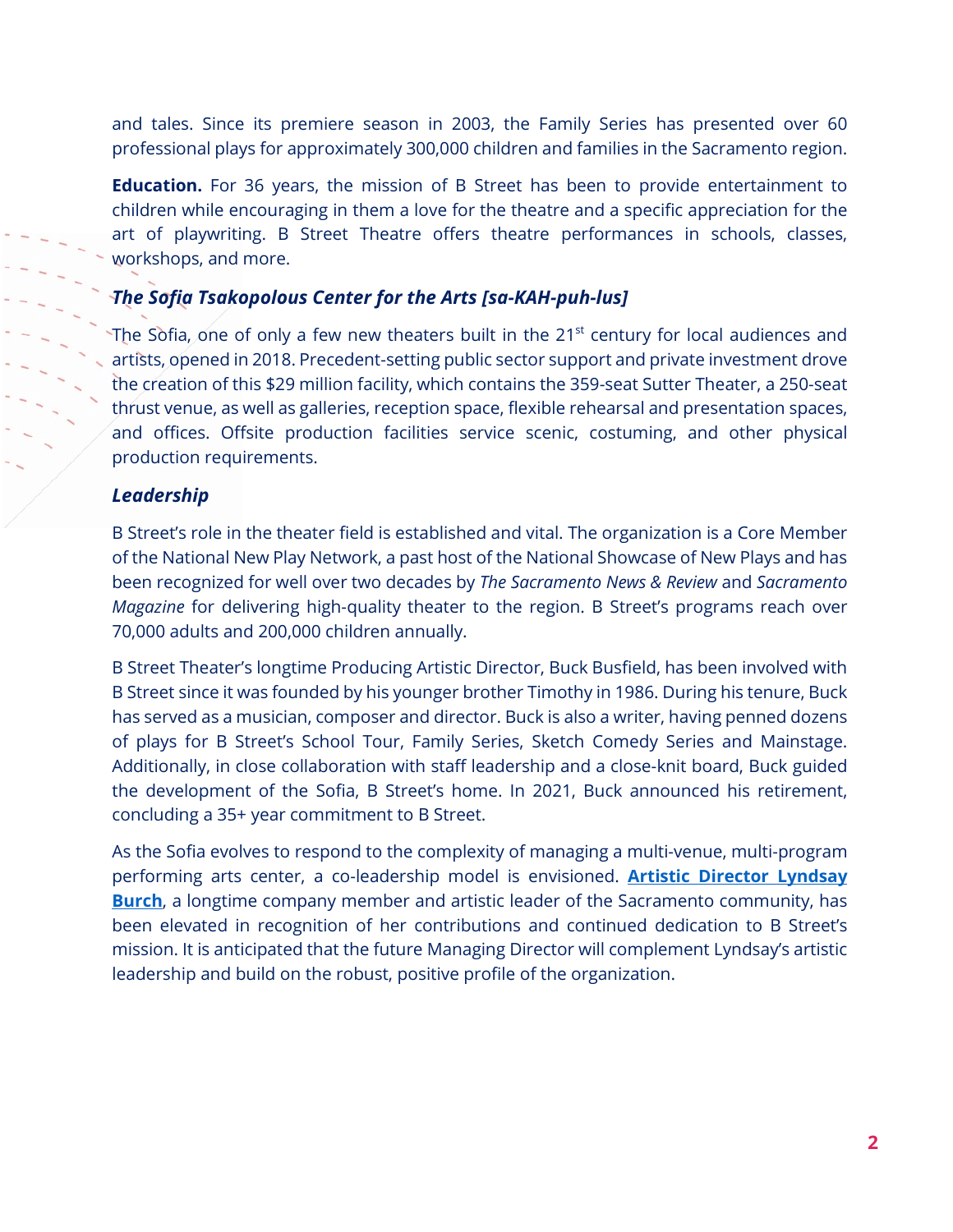#### **Managing Director Position**

The Sofia seeks a Managing Director with demonstrated strong executive leadership skills, a dynamic leader with a passion for the arts and the impact of art on the lives of the community. The Managing Director will guide the development of a vision and strategy for the organization's long-term growth and will provide strong leadership for the Board, staff, and the community. The Managing Director and Artistic Director are jointly charged with enabling the Sofia to realize its goals for artistic excellence, community service, education, financial stability, fundraising, and audience engagement. Within this collaborative partnership, the Managing Director is responsible for rendering the Artistic Director's vision into practicable initiatives that are financially sound and supported, and which galvanize the Board, staff, and extended community behind it.

The Managing Director is responsible for the overall business, administrative, and operational management of the company. This includes leadership of fundraising, budgeting, financial management, HR, information systems, institutional marketing, and Board relations. Minimum qualifications and specific areas of leadership are detailed below. Given the B Street Theatre's ongoing evolution, the following items are representative but not comprehensive. Other duties and responsibilities may be assigned to ensure the success of the organization.

#### **Structure**

The Managing Director reports to the Board of Directors, and receives direct reports from the Marketing and Communications Manager, the Box Office/Administrative Coordinator, and their direct reports as appropriate. The Managing Director leads the organization in partnership with the Artistic Director. These partners are jointly held accountable for the success and stability of the organization.

#### *Minimum qualifications*

- A Bachelor of Arts in business, non-profit administration, or related field, or equivalent work experience.
- Minimum of either three (3) years' executive experience in a nonprofit arts organization of similar size (\$3 million – \$5 million annual expenditures) or five (5) years of experience as a department head or senior staff member of an organization of greater size.
- Significant experience interacting with nonprofit boards, volunteers, and funders (individual and institutional).
- Experience building revenue and philanthropic support, including the development of grant proposals. Prior experience managing a development campaign is desired.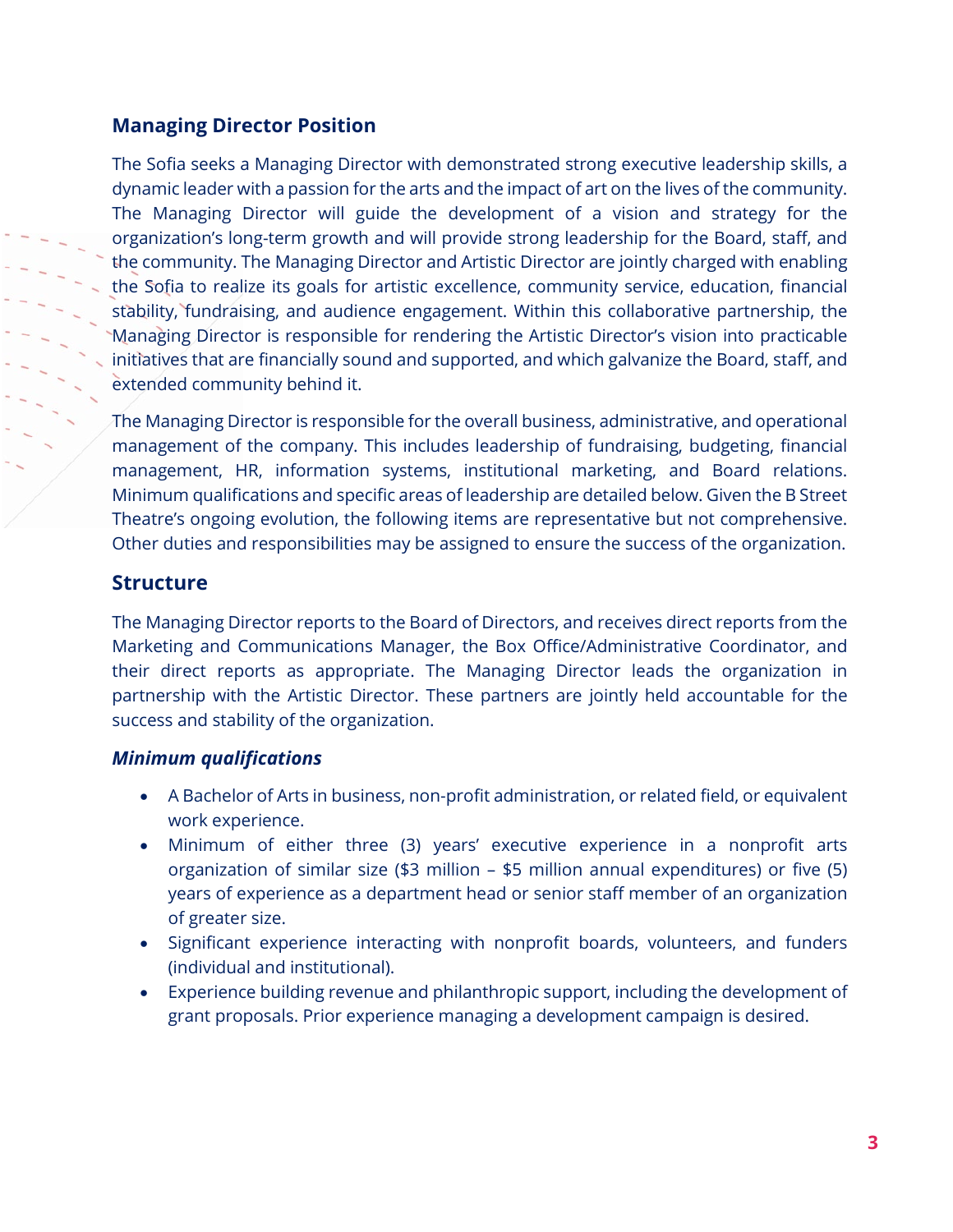## *Desired qualities*

- Demonstrated business acumen combined with strong management skills.
- Have the vision to design and execute B Street's resource development in the short, intermediate and long-term to achieve sustainable growth in the future.
- Be a charismatic communicator with the ability to establish long-lasting, productive relationships with the Board, staff and community of patrons and funders.
- $\bullet$  Have demonstrated ability to generate earned income and philanthropic support and a passion for organizational development.

## *Organizational leadership and strategy*

- Develop and model a collaborative, mutually supportive partnership with the Artistic Director in establishing organizational strategy.
- In collaboration with the **Equity, Diversity and Community Inclusion Director,**  define, identify, secure the resources for, and realize Equity, Diversity, Inclusion, and Access objectives.

## *Commitment to EDIA*

- Support efforts to expand and continue programming that celebrates and amplifies artists of color.
- Realize Equity, Diversity, Inclusion, and Access goals in professional development and learning opportunities for staff, Board members, and B Street's many communities of learners and attendees.

## *Board development and communication*

- Work with the **Artistic Director** to support the development and effective operations of the Board of Directors.
- Work with the Board Chair to identify need for committees and prioritize work of the Board.
- Provide regular written reports to the Board, as well as the Finance Committee, reflecting financial and organizational progress, relevant analysis and recommendations.
- Work to grow the Board through active Board cultivation and recruitment.
- Serve as staff liaison for Finance and Development Committees of the Board.

# *Leadership and management of staff and artists*

• Lead B Street's Human Resources function; develop and implement HR improvements, based on best practices, as appropriate.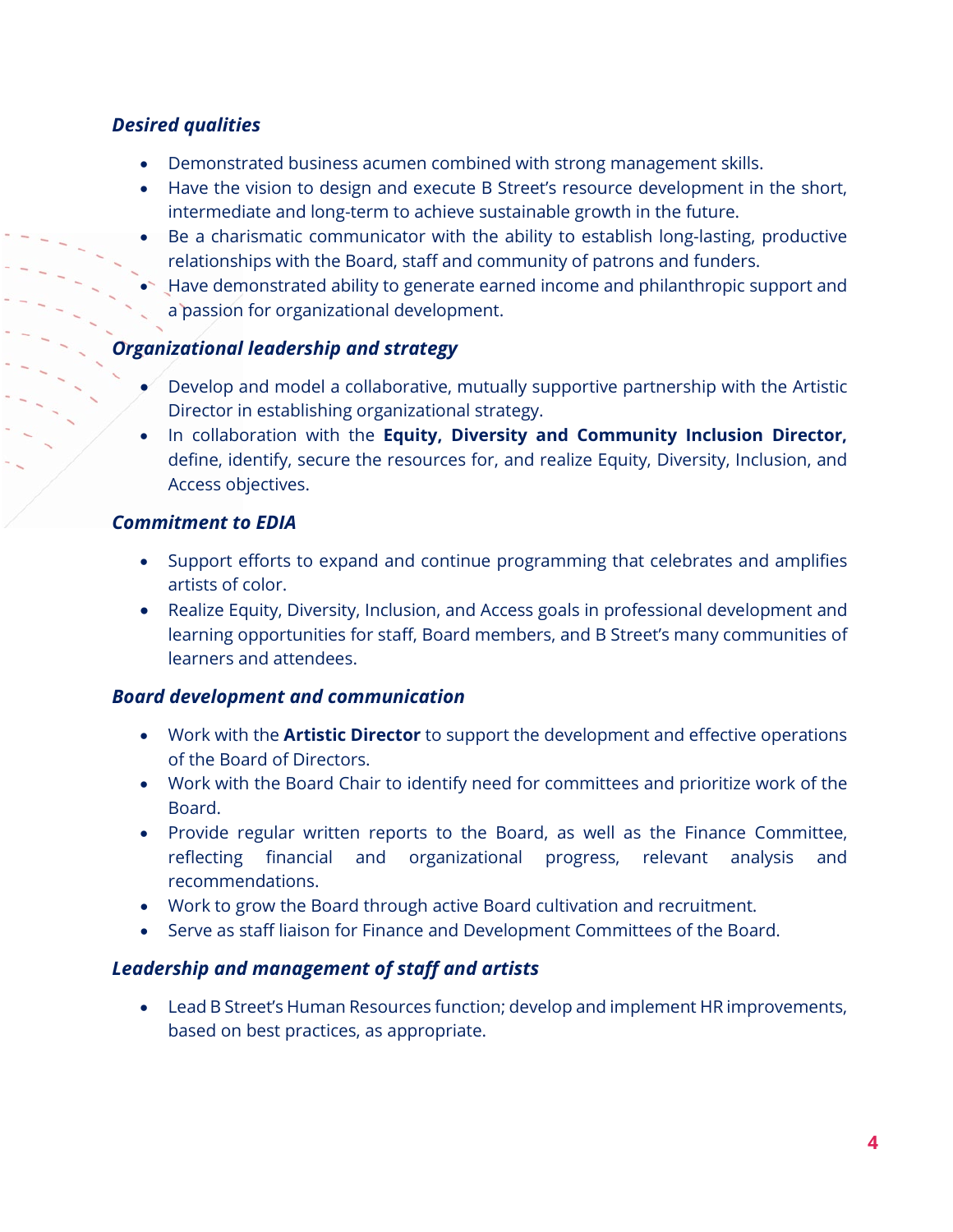- Ensure that B Street's employment policies and employee handbook are current, complete, and comply with all relevant standards, as well as support the organization's staffing goals and needs.
- Oversee recruiting, training, coaching, and retention of staff.
- Manage, coach, and supervise all non-Production employees except those who report to the Artistic Director.
- Through the **Box Office/Administrative Coordinator,** ensure that B Street's employment policies and reporting are consistent with all rules and regulations governing working in the State of California.
- Foster an office culture of teamwork, generous collaboration, clear communication, effective delegation, and mutual support.
- Oversee all of B Street's contracting with external agents, including Actors' Equity Association, Stage Directors and Choreographers Society, and United Scenic Artists, insurance agreements, leases, rights/royalty agreements, vendors, etc.

#### *Financial, IT, and facility management*

- Manage the creation of annual operating and capital budgets.
- Manage financial reporting systems to support budget managers.
- Finance Operations
	- o Manage the overall financial operations of the organization with the support of the Box Office/Administrative Coordinator.
	- o Manage all external financial reporting of the organization.
	- o Provide financial analysis and recommendations to guide the organization's financial decisions.
	- o Work with outside auditors to assure that all financial systems and internal controls are adequate to appropriately serve the organization and guard against fraud and waste.
- Ensure that the organization has the information, communications, and technology systems that it needs to be effective.
- Oversee and, as appropriate, manage the execution of facility maintenance, capital investments and replacements, and vendor relationships that contribute to the success of the Sofia.

#### *Stewardship of full-cycle financial development*

- Serve as a key representative of the Sofia in the community, including cultivation of donors, funding institutions and government agencies.
- Represent the Sofia in communication with external agencies that have the power to govern or influence financial or administrative demands within our industry (i.e. Theatre Communications Group).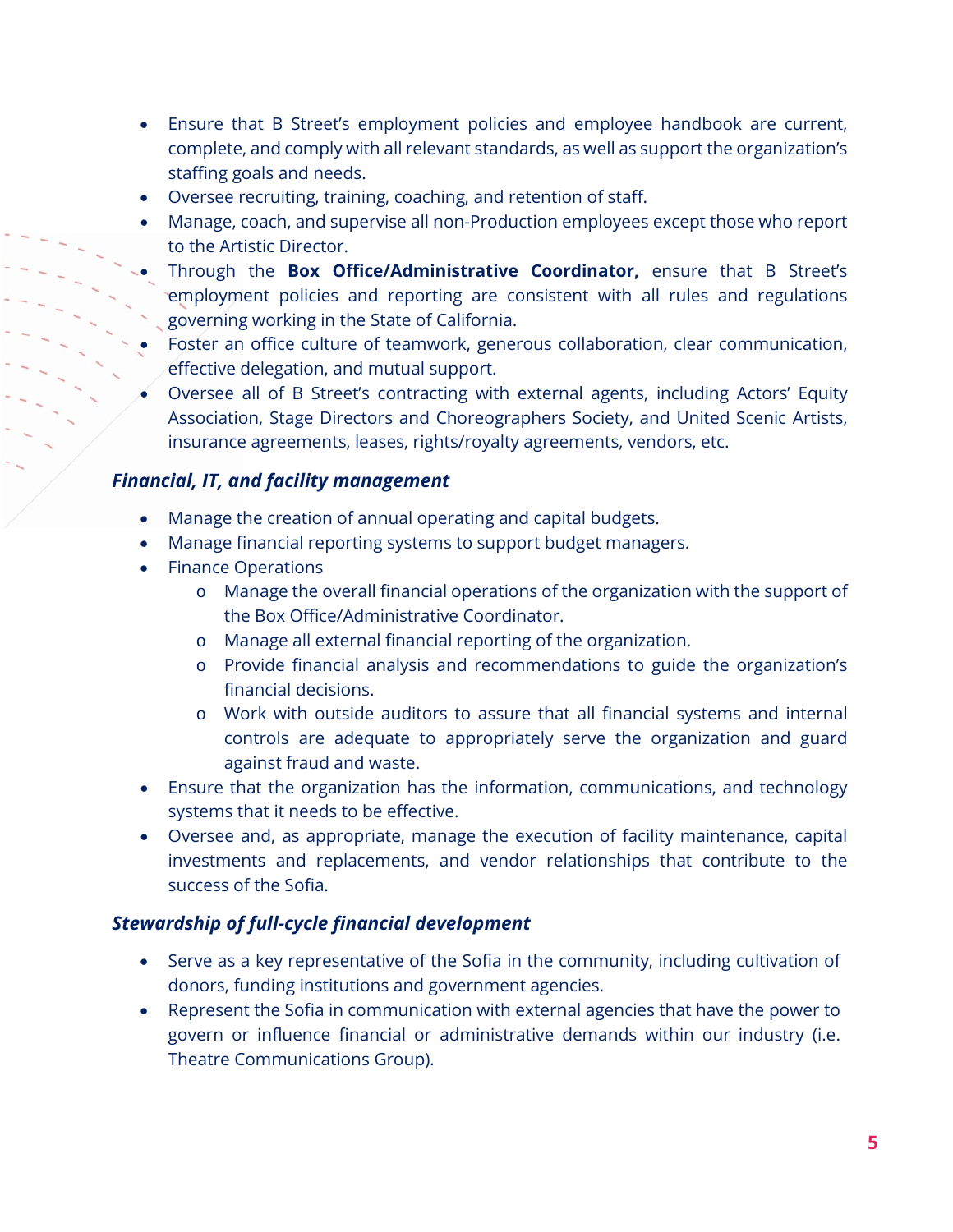- Attend relevant governmental and community meetings as a representative of B Street.
- Provide additional support for and attend meetings, fundraisers, events, celebrations, opening nights, etc.
- Provide leadership to B Street's **Artistic Director, Director of Education and Community Engagement,** and Board of Directors to create and carry out fundraising plans and programs, and meet financial development goals.
- Direct and lead institutional fundraising with foundations, corporations, and government agencies.
- Oversee communication with donors and patrons when it relates to fundraising or institutional advancement, ensuring best practices are used in stewarding patrons.
- Oversee the patron database and ensure that best practices are used in recording and analyzing data.

# **Core Objectives**

The successful candidate will be able to describe their approach to the following opportunities and challenges, within the unique context of the Sofia and the theater industry.

- Extend Equity, Diversity, Inclusion, and Access principles throughout the organization and its activities.
- Strengthen, extend, and expand programming, in partnership with the Artistic Director.
- Lead the organization through its transition from long-term (founding) leadership to new leadership.
- Continue the commitment to reducing capital development-related debt.
- Innovate and implement best practices in the business functions, fundraising, and administration of the organization.
- Address the short- and long-term implications of the pandemic on the organization, its operations and its communities.

# **Compensation & Benefits**

The Managing Director is a full-time exempt employee. Compensation including salary and benefits will be in the range of \$100,000 to \$120,000.

Employee benefits include healthcare reimbursement, life insurance, 401k retirement savings plan, optional dental, vision, and chiropractic health plans, paid vacation time, sick leave, and holidays. The Sofia is an equal opportunity employer.